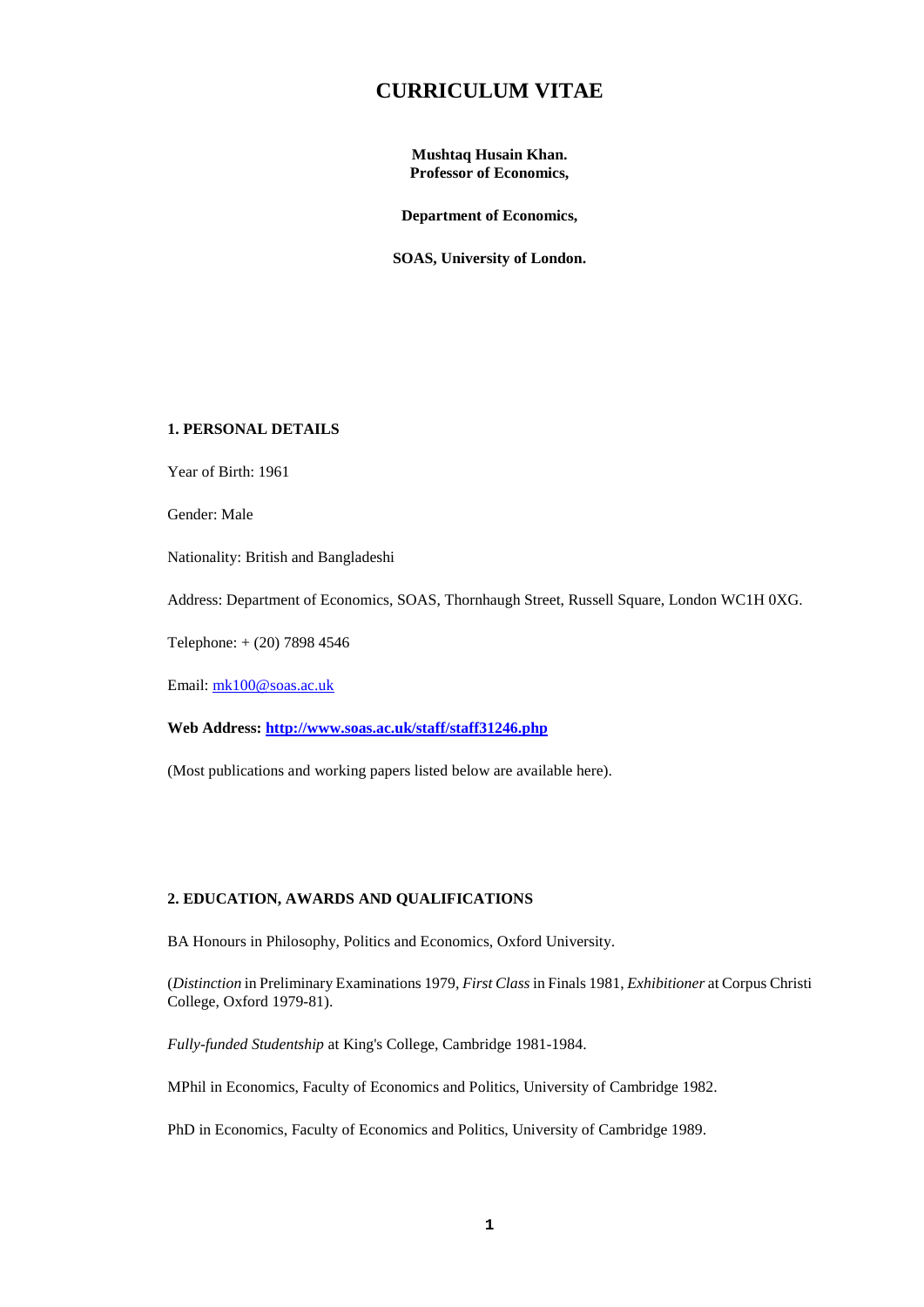### **3. CAREER RECORD**

# **ACADEMIC APPOINTMENTS**

*Professor of Economics*, Faculty of Law and Social Sciences, SOAS, University of London, 2005–

*Associate Dean*, Faculty of Law and Social Sciences, SOAS, University of London, 2002-2005

*Senior Lecturer* in Economics, SOAS, University of London 2001-2005

*Lecturer* in Economics, SOAS, University of London 1996-2001.

*Assistant Director of Development Studies*, Development Studies Committee and Department of Land Economy, Cambridge 1990-96.

*Fellow and Lecturer* in Economics, Sidney Sussex College, Cambridge 1990-96.

*Junior Research Fellow* in Economics, Corpus Christi College, Oxford 1988-1990.

# **OTHER APPOINTMENTS**

**Member of Committee of Experts on Public Administration (CEPA), United Nations** 2010–

**Member of the Panel of Experts on Policy Implementation, World Bank** 2012–.

**Member of Initiative for Policy Dialogue (IPD) Task Forces** set up by Professor Joseph Stiglitz on **Africa** and on **Industrial Policy** 2005–

**Visiting Professor** at the Department of Economics, **Chulalongkorn University**, Bangkok, Thailand (1997–2007).

**Visiting Professor** at the Department of Development Studies, **Dhaka University**, Dhaka, Bangladesh (March-April 2006).

**International Advisory Panel** member of Graduate School of Development Policy and Practice, **University of Cape Town, South Africa**.

**Part-time translator, broadcaster and radio-journalist** for British Broadcasting Corporation, Bengali Service, 1983-87.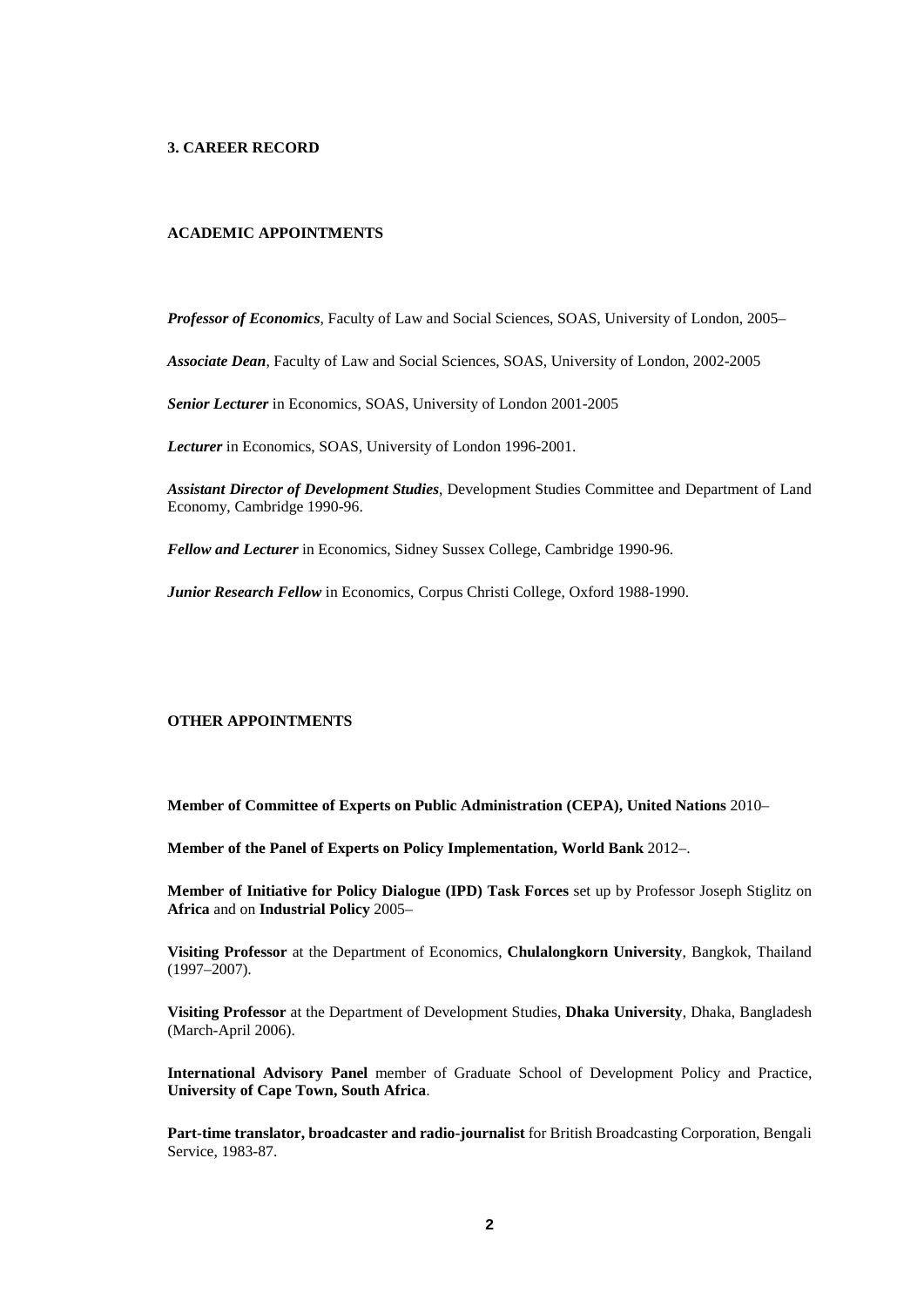### **4. PUBLICATIONS**

#### **a) Books**

i) *Rents, Rent-Seeking and Economic Development: Theory and Evidence in Asia*. (ed with Jomo, K.S.) 2000. Cambridge: Cambridge University Press. 338pp.

Apart from being editor, my contribution to the book includes the following:

a) *Introduction*, pp. 1-20.

b) Ch. 1 *Rents, Efficiency and Growth* pp. 21-69, and

c) Ch. 2 *Rent-seeking as Process* pp. 70-144.

ii) *State Formation in Palestine: Viability and Governance during a Social Transformation* (chief editor, with George Giacaman and Inge Amundsen) 2004. London: Routledge. 249pp.

Apart from being editor, my contribution to the book includes the following:

a) *Introduction* pp. 1-12.

b) Ch. 1 *Evaluating the Emerging Palestinian State: Good Governance versus 'Transformation Potential'* pp. 13-63, and

c) Ch. 2 *State Formation under the PNA: Potential Outcomes and their Viability* pp. 64-119 (with Jamil Hilal).

#### **b) Chapters in Books (excluding reprints of Journal Articles).**

i) State Failure in Weak States: A Critique of New Institutionalist Explanations, in John Harriss, Janet Hunter and Colin Lewis eds. *New Institutional Economics and Third World Development.* Routledge, London 1995 pp. 71-86.

ii) The Role of Civil Society and Patron-Client Networks in the Analysis of Corruption, in OECD/UNDP ed. *Corruption and Integrity Improvement Initiatives in Developing Countries*. New York: UNDP, Management Development and Governance Division, 1998. pp. 111-28.

iii) Class, Clientelism and Communal Politics in Bangladesh, in Panikkar, K.N., Byres, T.J. and Patnaik, U. eds. *The Making of History: Essays Presented to Irfan Habib*. New Delhi: Tulika 2000 pp. 572-606.

iv) The Political Economy of Secularism and Religion in Bangladesh, in Basu, S. and Das, S. eds. *Electoral Politics in South Asia*. Calcutta: K.P. Bagchi 2000. pp. 176-200.

v) The New Political Economy of Corruption, in Fine, B., Lapavitsas, C. & Pincus, J. eds. *Development Policy in the Twenty-First Century: Beyond the Post Washington Consensus.* Routledge 2001 pp. 112- 135.

vi) Corruption and Governance in Early Capitalism: World Bank Strategies and their Limitations, in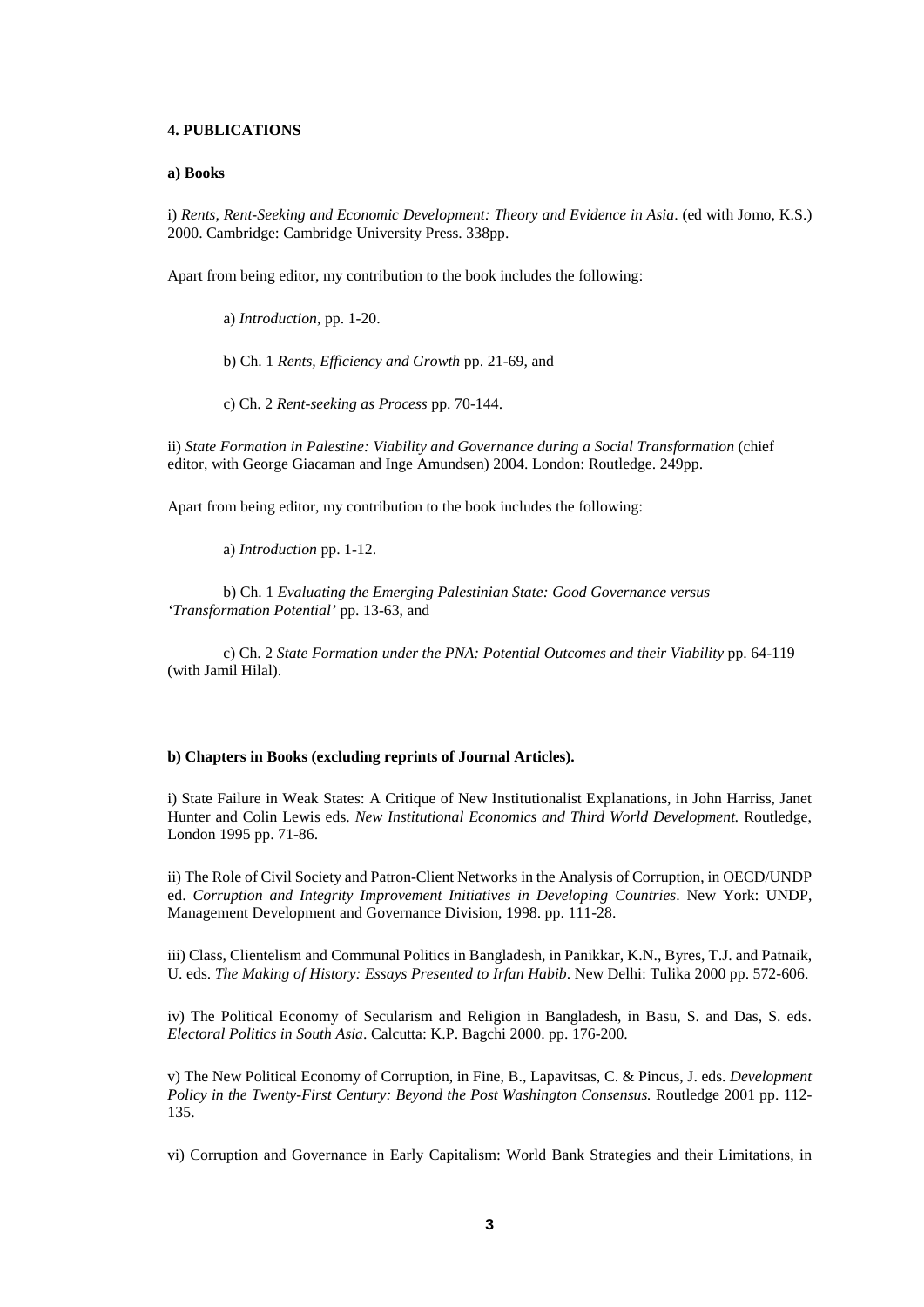Pincus, J. & Winters, J. eds. *Reinventing the World Bank*. Cornell University Press 2002 pp. 164-184.

vii) State Failure in Developing Countries and Strategies of Institutional Reform, in Tungodden, Bertil, Nick Stern and Ivar Kolstad (eds) *Towards Pro-Poor Policies: Aid Institutions and Globalization*  Oxford: Oxford University Press and World Bank 2004, pp. 165-195.

\* French version published as L'échec de l'État dans les pays en développement et les stratégies de réforme institutionnelle, in Revue d'économie du développement Vol. 17 –2003/2-3 pp. 5-48.

\*\* This article has also been translated into a number of other languages including Chinese and Burmese.

viii) Strategies for State-Led Social Transformation: Rent-Management, Technology Acquisition and Long-Term Growth, in Asian Development Bank and Viet Nam Development Forum, *Which Institutions are Critical to Sustain Market Development, Industrialization and Long-Term Growth in Viet Nam?* Asian Development Bank 2004. pp. 60-73.

ix) What is a "Good Investment Climate"?, in Kochendörfer-Lucius G. and Pleskovic, B. eds. *Investment Climate, Growth, and Poverty* Washington, D.C.: World Bank 2005. pp. 77-83.

x) 'Security First' and its Implications for a Viable Palestinian State, in Michael Keating, Anne Le More and Robert Lowe eds. *Aid, Diplomacy and Facts on the Ground: The Case of Palestine* London: Chatham House (Royal Institute of International Affairs) 2005. pp. 59-73.

xi) The Capitalist Transformation, in Jomo K.S. and Erik S. Reinert (eds) *The Origins of Development Economics: How Schools of Economic Thought Have Addressed Development* London and New Delhi: Zed Press and Tulika 2005. pp. 69-80.

xii) Corruption and Governance, in Jomo, K.S. and Ben Fine (eds) *The New Development Economics.* London: Zed Press and New Delhi: Tulika 2006. pp 200-21.

xiii) Determinants of Corruption in Developing Countries: the Limits of Conventional Economic Analysis, in Rose-Ackerman, Susan (ed.) *International Handbook on the Economics of Corruption*, Cheltenham: Edward Elgar 2006. pp 216-244.

xiv) Governance, Economic Growth and Development since the 1960s, in Ocampo, José Antonio, K.S. Jomo and Rob Vos (eds) *Growth Divergences: Explaining Differences in Economic Performance*, Hyderabad, London and Penang: Orient Longman, Zed Books and Third World Network 2007. pp 285- 323.

xv) Governance and Development: The Perspective of Growth-Enhancing Governance, in GRIPS Development Forum (ed.) *Diversity and Complementarity in Development Aid: East Asian Lessons for African Growth*, Tokyo: National Graduate Institute for Policy Studies 2008. pp. 107-52.

xvi) Investment and Technology Policies, in Department of Economic and Social Affairs (DESA) (ed.) *National Development Strategies: Policy Notes*, New York: United Nations 2008. pp 157-97.

xvii) Governance and Development, in Nurul Islam and M. Asaduzzaman (eds.) *A Ship Adrift: Governance and Development in Bangladesh.* Dhaka: Bangladesh Institute of Development Studies 2008. pp. 85-136.

xviii) The Political Economy of Industrial Policy in Asia and Latin America (with Stephanie Blankenburg), in Giovanni Dosi and Mario Cimoli (eds.) *Industrial Policy and Development*. Oxford: Oxford University Press 2009. pp. 336-77.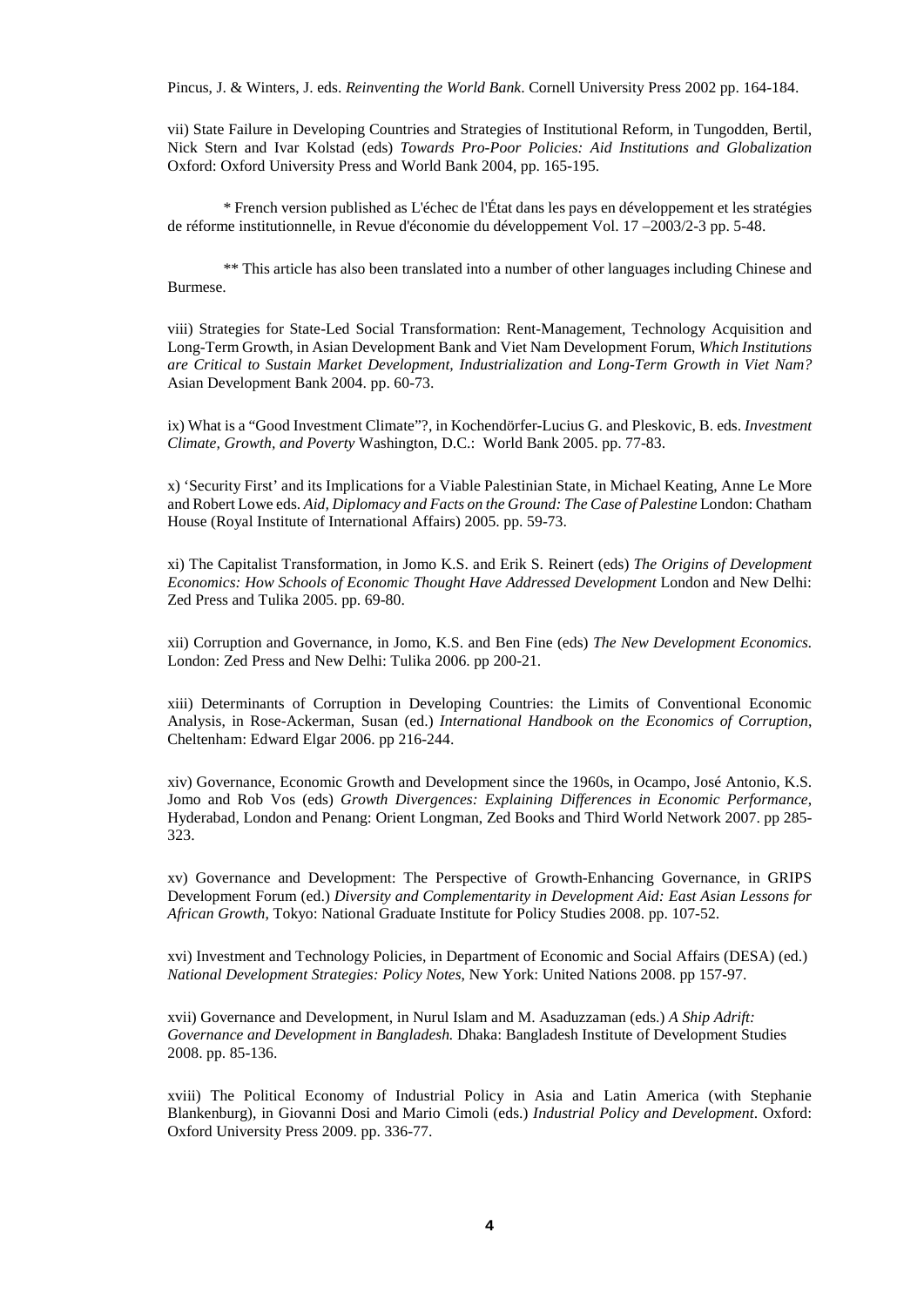xix) Is "Good Governance" an Appropriate Model for Governance Reforms? The Relevance of East Asia for Developing Muslim Countries, in Springborg, Robert (ed.) *Development Models in Muslim Contexts: Chinese, "Islamic" and Neo-Liberal Alternatives*, Edinburgh: Edinburgh University Press 2009. pp 195- 230.

xx) Good Governance and Growth in Africa: What can we learn from Tanzania? (with Hazel Gray), in Vishnu Padayachee (ed.) *The Political Economy of Africa,* London: Routledge 2010. pp. 339-56.

xxi) Governance, Growth and Poverty Reduction, in Sundaram, Jomo Kwame and Anis Choudhury (ed.) *Poor Poverty: The Impoverishment of Analysis, Measurement and Policies*. London: Bloomsbury Academic 2011. pp. 61-86.

xxii) Economy of Bangladesh: Identifying Pragmatic Policy Responses, in Ullah, Mahfuz, (ed.), *Bangladesh Tomorrow*. Dhaka: Centre for Sustainable Development, 2011. pp. 11-68.

xxiii) Governance and Growth: History, Ideology and Methods of Proof, in Noman, Akbar, Kwesi Botchwey, Howard Stein and Joseph Stiglitz (eds) *Good Growth and Governance for Africa: Rethinking Development Strategies.* Oxford: Oxford University Press 2012, pp. 51-79.

xxiv) Governance and Growth Challenges for Africa, in Noman, Akbar, Kwesi Botchwey, Howard Stein and Joseph Stiglitz (eds) *Good Growth and Governance for Africa: Rethinking Development Strategies.* Oxford: Oxford University Press 2012, pp. 114-139.

xxv) The Political Economy of Inclusive Growth, in de Mello, Luiz and Mark A. Dutz (eds) *Promoting Inclusive Growth: Challenges and Policies.* Paris: OECD Publishing 2012, pp. 15-54.

xxvi) Governance and Illicit Flows (with Stephanie Blankenburg), in Reuter, Peter (ed.) *Draining Development? Controlling Flows of Illicit Funds from Developing Countries.* Washington: The World Bank. 2012, pp. 21-68.

xxvii) Beyond Good Governance: An Agenda for Developmental Governance, in Sundaram, Jomo Kwame and Anis Chowdhury (eds) *Is Good Governance Good for Development?* London: Bloomsbury Academic 2012, pp. 151-182.

xxviii) Bangladesh: Economic Growth in a Vulnerable Limited Access Order, in North, Douglass, John Wallis, Steven Webb and Barry Weingast (eds) *In the Shadow of Violence: The Problem of Development for Limited Access Order Societies.* Cambridge: Cambridge University Press 2013, pp. 24-69.

xxix) Technology Policies and Learning with Imperfect Governance, in Stiglitz, Joseph and Lin, Justin Yifu, (eds.), *The Industrial Policy Revolution I. The Role of Government Beyond Ideology*. London: Palgrave, 2013, pp. 79-115.

xxx) Political Settlements and the Design of Technology Policy, in Stiglitz, Joseph and Lin, Justin Yifu and Patel, Ebrahim, (eds.), *The Industrial Policy Revolution II. Africa in the 21st Century*. London: Palgrave, 2013, pp. 243-280.

### **Journal Articles**

i) Privatization and Employment: A Study of the Jute Industry in Bangladesh. *American Economic Review* Vol. 85 (1): 267-272, 1995 (with V. Bhaskar).

\* Reprinted in Cook, P. & Kirkpatrick, C. 2000 (eds.) *Critical Readings in Privatisation in Developing Countries*. Cheltenham: Edward Elgar.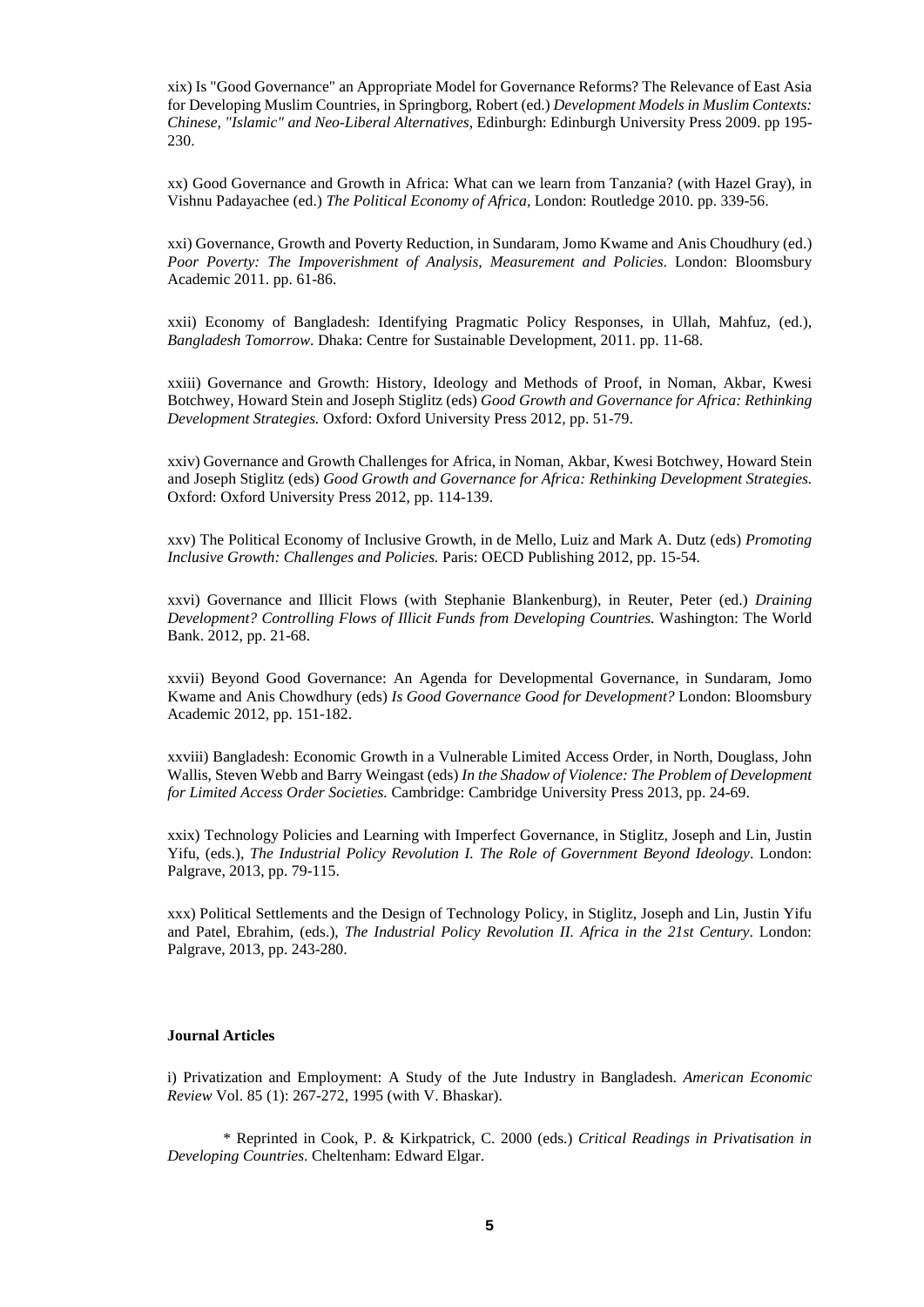ii) The Efficiency Implications of Corruption, *Journal of International Development* 8 (5): 683-696, 1996.

Awarded the Hans Singer prize for best article by the editors of the journal.

\* Reprinted in Robert Williams (ed.) 2000. *Explaining Corruption*. Cheltenham: Edward Elgar.

\*\* Also reprinted in Stuart Corbridge 2000 (ed.) *Development: Critical Concepts in the Social Sciences Volume IV (States, Politics and Civil Society)*. London: Routledge.

iii) A Typology of Corrupt Transactions in Developing Countries, in Harriss-White, B. and White, G. eds. *Liberalization and the New Corruption.* IDS Bulletin 27 (2): 12-21 1996.

iv) Patron-Client Networks and the Economic Effects of Corruption in Asia, *European Journal of Development Research*, 10 (1): 15-39 June 1998.

\* Reprinted in Robinson, M. ed. *Corruption and Development*. Frank Cass 1998.

\*\* Also reprinted in Heidenheimer, A.J. & Johnston, M. eds. *Political Corruption: Concepts and Contexts*. Third edition. New Brunswick: Transaction Publishers 2002.

v) Sand or Oil in the Machine? A Comment on Corruption and Entrepreneurship, in *Bangladesh Development Studies*, Mar-Jun 1995, Vol.XXIII Nos1-2: 123-139

(with K.A. Toufique).

vi) Fundamental Tensions in the Democratic Compromise, *New Political Economy*, 7 (2): 275-277 June 2002.

vii) Power, Property Rights and the Issue of Land Reform: A General Case Illustrated with Reference to Bangladesh, *Journal of Agrarian Change*, 4 (1 and 2): 73-106 January and April 2004.

viii) Markets, States and Democracy: Patron-Client Networks and the Case for Democracy in Developing Countries, *Democratization* 12 (5): 705-25, December 2005.

*Awarded the annual Frank Cass Prize by the editors of the journal for the article that 'most advances our knowledge and understanding of democratization'.*

ix) Partial Privatization and Yardstick Competition: Evidence from Employment Dynamics in Bangladesh, *Economics of Transition*, 14 (3): 459-77 (with V. Bhaskar and Bishnupriya Gupta) 2006.

x) Governance During Social Transformations: Challenges for Africa, *New Political Economy*, 17 (5): 667-675, 2012.

# **d) Selected other publications (Working Papers/Official Publications/Encyclopaedia Entries/Book Reviews)**

i) Bangladesh Opposition in Disarray, *Inside Asia* No. 7, February-March 1986.

ii) The Political Economy of Industrial Policy in Pakistan 1947-1971. *SOAS Department of Economics Working Paper* No. 98. 1999.<http://eprints.soas.ac.uk/9867/>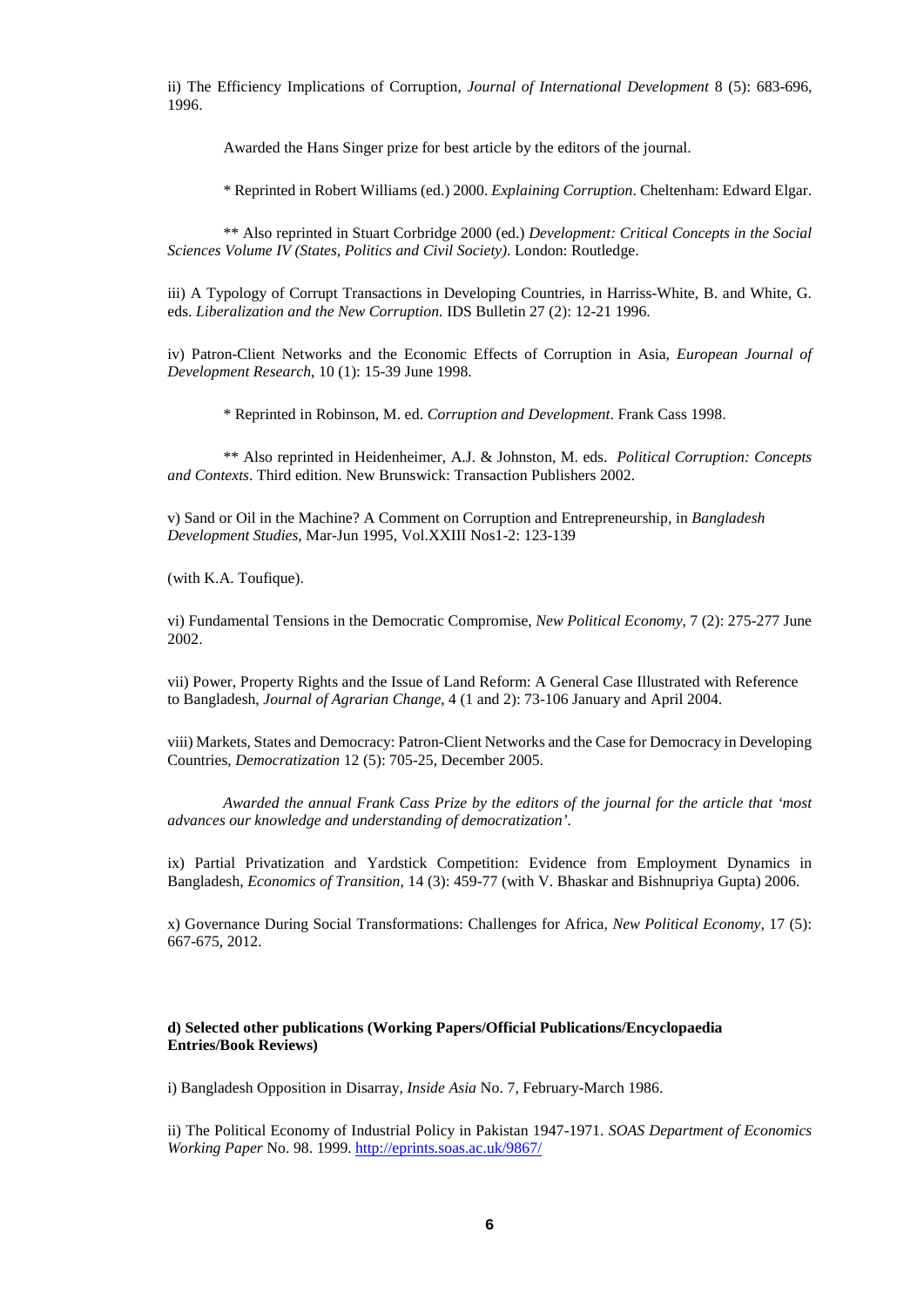iii) The Bangladesh Economy in *The Europa Handbook on the Far East and Australasia*, Europa Publishers, London 1993, 1994, 1995, 1996, 1997, 1998, 1999, 2000, 2001, 2002, 2003, 2004, 2005, 2006, 2007, 2008.

iv) Corruption and Governance in South Asia in *The Europa South Asia Handbook* 2006, 2007, 2008.

v) Book Review of Fry, Maxwell J. "Emancipating the Banking System and Developing Markets for Government Debt: Foreword by Eddie George" London: Routledge, published in *Economic Journal* February 1999.

vi) Book review of Stewart, G. T. "Jute and Empire: The Calcutta Jute Wallahs and the Landscapes of Empire" Manchester: Manchester University Press in *Enterprise and Society* Vol. 1 No. 2 2000.

vii) Memorandum submitted as Evidence to the *House of Commons International Development Committee* on *Development Assistance and the Occupied Palestinian Territories.* Second Report of Session 2003-04 Volume II (Full report:

[http://www.publications.parliament.uk/pa/cm200304/cmselect/cmintdev/230/23002.htm\)](http://www.publications.parliament.uk/pa/cm200304/cmselect/cmintdev/230/23002.htm) My submission: Ev. 244-249 [\(http://www.publications.parliament.uk/pa/cm200304/cmselect/](http://www.publications.parliament.uk/pa/cm200304/cmselect/cmintdev/230/230we45.htm) [cmintdev/230/230we45.htm\)](http://www.publications.parliament.uk/pa/cm200304/cmselect/cmintdev/230/230we45.htm), and is quoted in the Main Report: *House of Commons International Development Committee* on *Development Assistance and the Occupied Palestinian Territories.* Second Report of Session 2003-04 Volume I pp. 67-8. [\(http://www.publications.parliament.uk/pa/cm200304/](http://www.publications.parliament.uk/pa/cm200304/cmselect/cmintdev/230/23010.htm%23a51) [cmselect/cmintdev/230/23010.htm#a51\)](http://www.publications.parliament.uk/pa/cm200304/cmselect/cmintdev/230/23010.htm%23a51)

viii) *Governance and Anti-Corruption Reforms in Developing Countries: Policies, Evidence and Ways Forward*. G-24 Discussion Paper Series No. 42. United Nations Conference on Trade and Development: New York and Geneva 2006. [http://www.unctad.org/en/docs/gdsmdpbg2420064\\_en.pdf](http://www.unctad.org/en/docs/gdsmdpbg2420064_en.pdf)

ix) *Building Growth-Promoting Governance Capabilities* (Background Paper for UNCTAD's Least Developed Countries Report 2008). Paper Commissioned by UNCTAD 2008. [http://unctad.org/sections/ldc\\_dir/docs/ldcr2009\\_khan\\_en.pdf](http://unctad.org/sections/ldc_dir/docs/ldcr2009_khan_en.pdf)

x) *Pro-Growth Anti-corruption and Governance Reforms for Viet Nam: Lessons from East Asia*. 2009. Public Administration Reform and Anti-Corruption Policy Discussion Paper, UNDP Vietnam. http:// www.undp.org.vn/digitalAssets/21/21815\_19026\_28122009\_FINAL\_10122009\_Vietnam\_Anti-Corruption\_Governance\_MushtaqHKhan\_English\_.pdf

xi) *Governance, Growth and Poverty Reduction.* 2009. United Nations Department of Economic and Social Affairs (DESA) Working Paper No. 75. [http://www.un.org/esa/desa/papers/2009/wp75\\_2009.pdf](http://www.un.org/esa/desa/papers/2009/wp75_2009.pdf)

xii) *Post-Oslo State-Building Strategies and their Limitations*. 2010. Yusuf A Sayigh Memorial Development Lecture, Ramallah, Palestine. Transcript[: http://eprints.soas.ac.uk/2421/](http://eprints.soas.ac.uk/2421/)

xiii) *The Political Settlement, Growth and Technical Progress in Bangladesh*. 2013. DIIS Working Paper No. 2013:01. Danish Institute for International Studies: Copenhagen. [http://www.diis.dk/graphics/](http://www.diis.dk/graphics/Publications/WP2013/WP2013-01.Bangladesh%20-%20Mushtaq-H-Khan.pdf) [Publications/WP2013/WP2013-01.Bangladesh%20-%20Mushtaq-H-Khan.pdf](http://www.diis.dk/graphics/Publications/WP2013/WP2013-01.Bangladesh%20-%20Mushtaq-H-Khan.pdf)

xiv) *[Transparency, Accountability and Citizen's Engagement.](http://eprints.soas.ac.uk/17460/)* Report to the Eleventh Session of the Committee of Experts on Public Administration, United Nations, 16-20 April 2011, New York. <http://unpan1.un.org/intradoc/groups/public/documents/un/unpan048444.pdf>

xv) *[Aid and Governance in Vulnerable States: Bangladesh and Pakistan since 1971.](http://eprints.soas.ac.uk/17303/)* Helsinki: UNU-WIDER 2013. [http://www.wider.unu.edu/publications/working-papers/2013/en\\_GB/wp2013-122/](http://www.wider.unu.edu/publications/working-papers/2013/en_GB/wp2013-122/)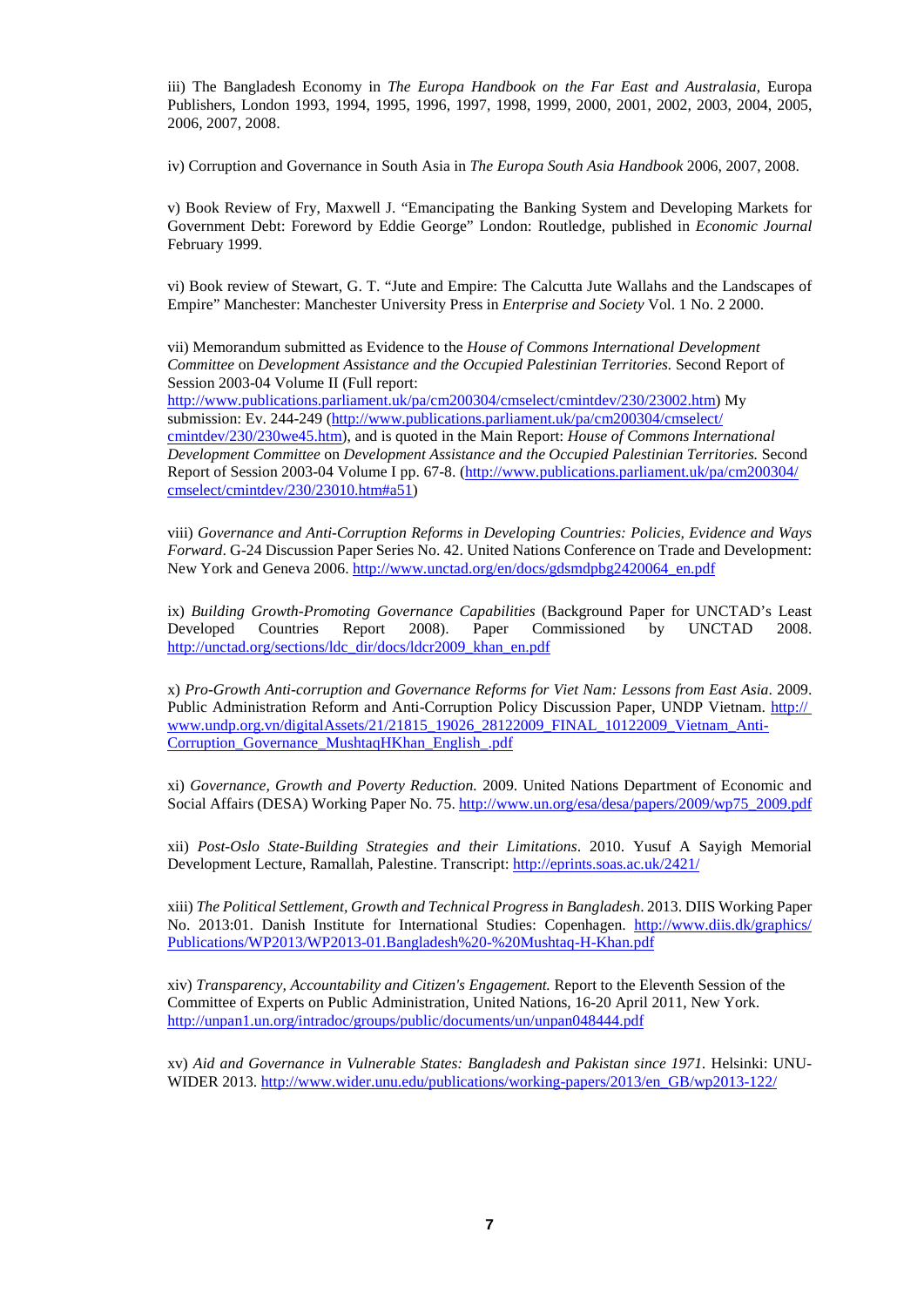### **Unpublished papers and work in progress for publication**

i) Bureaucratic and Political Corruption in Pakistan. Report submitted to the *Operations Evaluation Department of the World Bank* December 2001. <http://eprints.soas.ac.uk/9946/>

ii) Corruption and the Capitalist Transformation: Analysis, Policy and the Real World. Paper presented to the *International Conference on Re/Constructing Corruption* University of East Anglia 30<sup>th</sup> April to 2nd May 2003. <http://eprints.soas.ac.uk/9948/>

iii) Social Transformation and the State (A Response to Vivek Chibber). Seminar given as part of the *SOAS Research Seminar Series on State and Development* Spring 2005.<http://eprints.soas.ac.uk/9954/>

iv) Review of DFID's Target Strategy Paper on Governance. Paper commissioned by the *Department for International Development UK (DFID)* 2005. Part of its review of its Target Strategy Paper entitled 'Making Government Work for Poor People' (2001). <http://eprints.soas.ac.uk/9955/>

v) *State Weakness in Developing Countries and Strategies of Institutional Reform: Operational Implications for Anti-Corruption Policy and a Case Study of Tanzania*. (with Hazel Gray) paper commissioned by the Department for International Development (DFID). School of Oriental and African Studies (SOAS) University of London: London 2006. <http://eprints.soas.ac.uk/9956/>

vi) *Governance and Growth: A Preliminary Report*. Research Paper for DFID. SOAS: London 2007. <http://eprints.soas.ac.uk/9958/>

vii) *Bangladesh Human Security Assessment 2005.* Released 2006. Report commissioned by *DFID Bangladesh* as a pilot assessment of human security in Bangladesh. <http://eprints.soas.ac.uk/9959/>

viii) *Technological Upgrading in Bangladeshi Manufacturing: Governance Constraints and Policy Responses in the Ready-made Garments Industry.* 2008. Research Paper funded by a grant from *UNDP Bangladesh*.<http://eprints.soas.ac.uk/9961/>

ix) *Vulnerabilities in Market-Led Growth Strategies and Challenges for Governance*. 2008. Research Paper Series on Governance for Growth. School of Oriental and African Studies, University of London: London.<http://eprints.soas.ac.uk/9963/>

x) *Governance Capabilities and the Property Rights Transition in Developing Countries*. 2009. Research Paper Series on Governance for Growth. School of Oriental and African Studies, University of London: London.<http://eprints.soas.ac.uk/9966/>

xi) *Bangladesh: Partitions, Nationalisms and Legacies for State-Building.* 2010. <http://eprints.soas.ac.uk/11685/>

xii) *Political Settlements and the Governance of Growth-Enhancing Institutions*. 2010. Research Paper Series on Governance for Growth. School of Oriental and African Studies, University of London: London. <http://eprints.soas.ac.uk/9968/>

xiii) *Learning, Technology Acquisition and Governance Challenges in Developing Countries*. 2011. Research Paper Series on Governance for Growth. School of Oriental and African Studies, University of London: London. <http://eprints.soas.ac.uk/9967/>

xiv) *India's Evolving Political Settlement and the Challenges of Sustaining Development.* 2011. Research Paper Series on Governance for Growth. School of Oriental and African Studies, University of London: London. <http://eprints.soas.ac.uk/12844/>

xv) *Aid and Governance in Vulnerable States: Bangladesh and Pakistan since 1971*. 2014.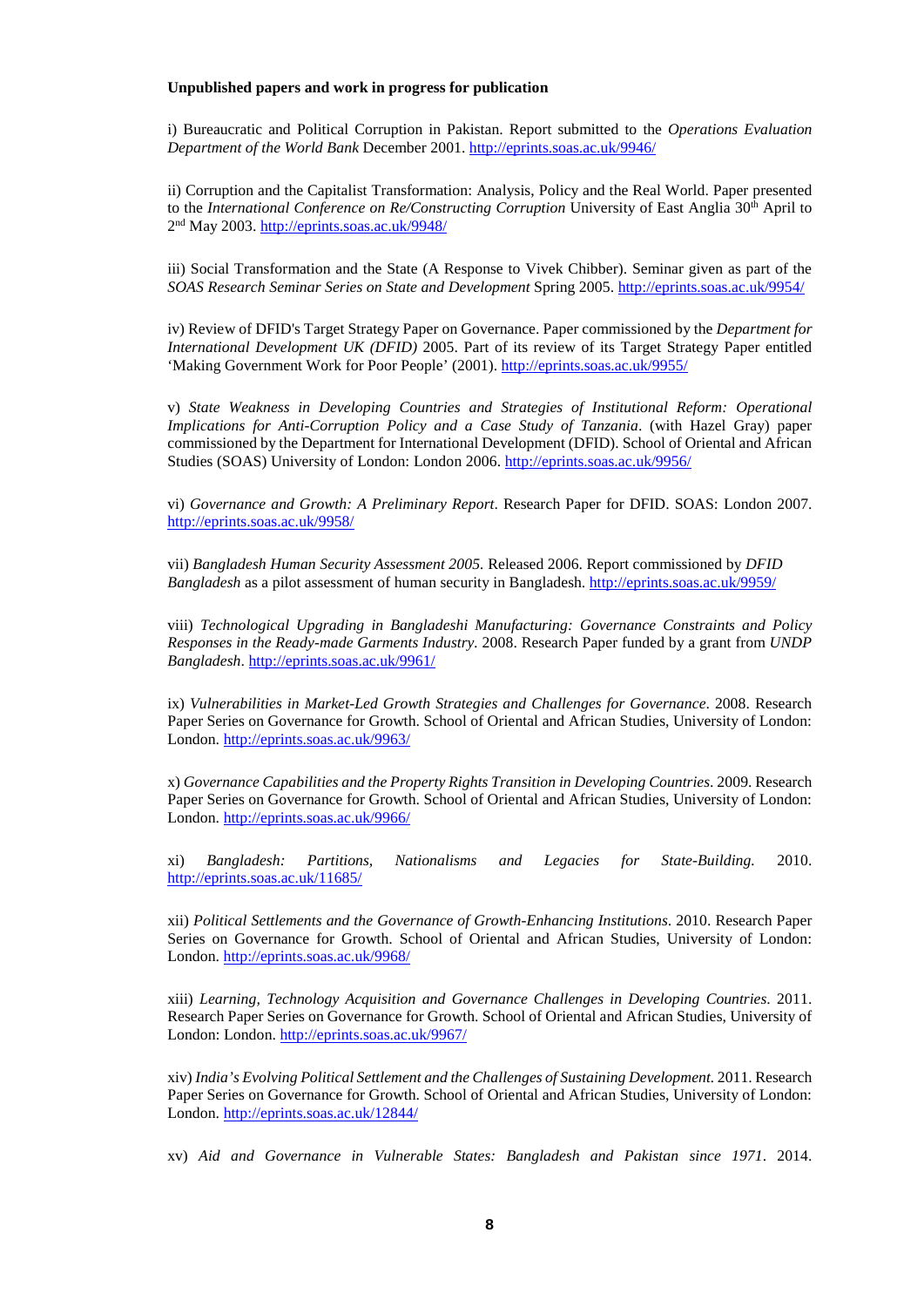### **5. RESEARCH GRANTS AND NETWORKS**

i) 1996. Research leader on rent-seeking in Asia (with Professor K.S. Jomo) supported by the Asia Centre of the Japan Foundation and the Social Science Research Council.

ii) 2000-2004. The Norwegian Foreign Ministry funded the study on the role of rent-seeking and corruption in the state formation process in Palestine.

iii) Member of the Initiative for Policy Dialogue Task Force on Industrial Policy, Columbia University, New York, set up by Professor Joseph Stiglitz 2005-.

iv) Member of the Initiative for Policy Dialogue Task Force on Africa, Columbia University, New York, set up by Professor Joseph Stiglitz 2007-.

v) Member of network including Douglass North, John Wallis, Barry Weingast and Steve Webb in the USA, and Nicolas Meisel (AFD) and Jacques Ould Aoudia (French Ministry of Finance) on Governance and Growth 2007-.

vi) Research leader of research on Governance and Growth funded by DFID UK 2007-2010.

vii) Research leader of international research on governance for growth Ford Foundation 2008-2011.

viii) Research leader of SOAS team in AFD (French Development Agency)-SOAS research partnership on the Political Economy of Growth in India, Pakistan and Bangladesh, 2009-2013.

ix) Research grants from the World Bank for investigating the merits of cooperative property rights in the Bangladesh fisheries industry conducted over 2011-12.

x) World Bank research project on the political economy of investments in the power sector in Bangladesh 2013.

xi) Research leader of Ford Foundation supported international research team on 'Financial Institutions for Broad-Based Democratic Development' 2011-14. This follows on from the Ford project on 'Governance Responses to Globalization' that ran from 2008-11.

xii) SOAS research partner of research on the Bangladesh economy funded by the Danish Institute of International Studies on their 'Elites, Production and Poverty Research Programme'. 2010-2014.

xiii) Research grant from UNU-Wider for research on the relative impact of aid on Pakistan and Bangladesh 2013-14.

**Occasional Small Research and Consultancy Contracts** with DFID, Ford Foundation, Norwegian Foreign Ministry, AFD (France), the World Bank, OECD, UNDP, UNCTAD, UNDESA, UNRISD, ADB, Danish Institute of International Studies (DIIS), Muwatin (Palestine), Initiative for Global Law and Policy (IGLP Harvard University), Good Governance for Social Development and the Environment, (GSEI Thailand), BRAC (Bangladesh), Aga Khan University (London), Initiative for Policy Dialogue (IPD, Columbia University), Commonwealth Secretariat (Comsec, UK), China Academy for World Watch (Shanghai), Kenyon Institute (Jerusalem)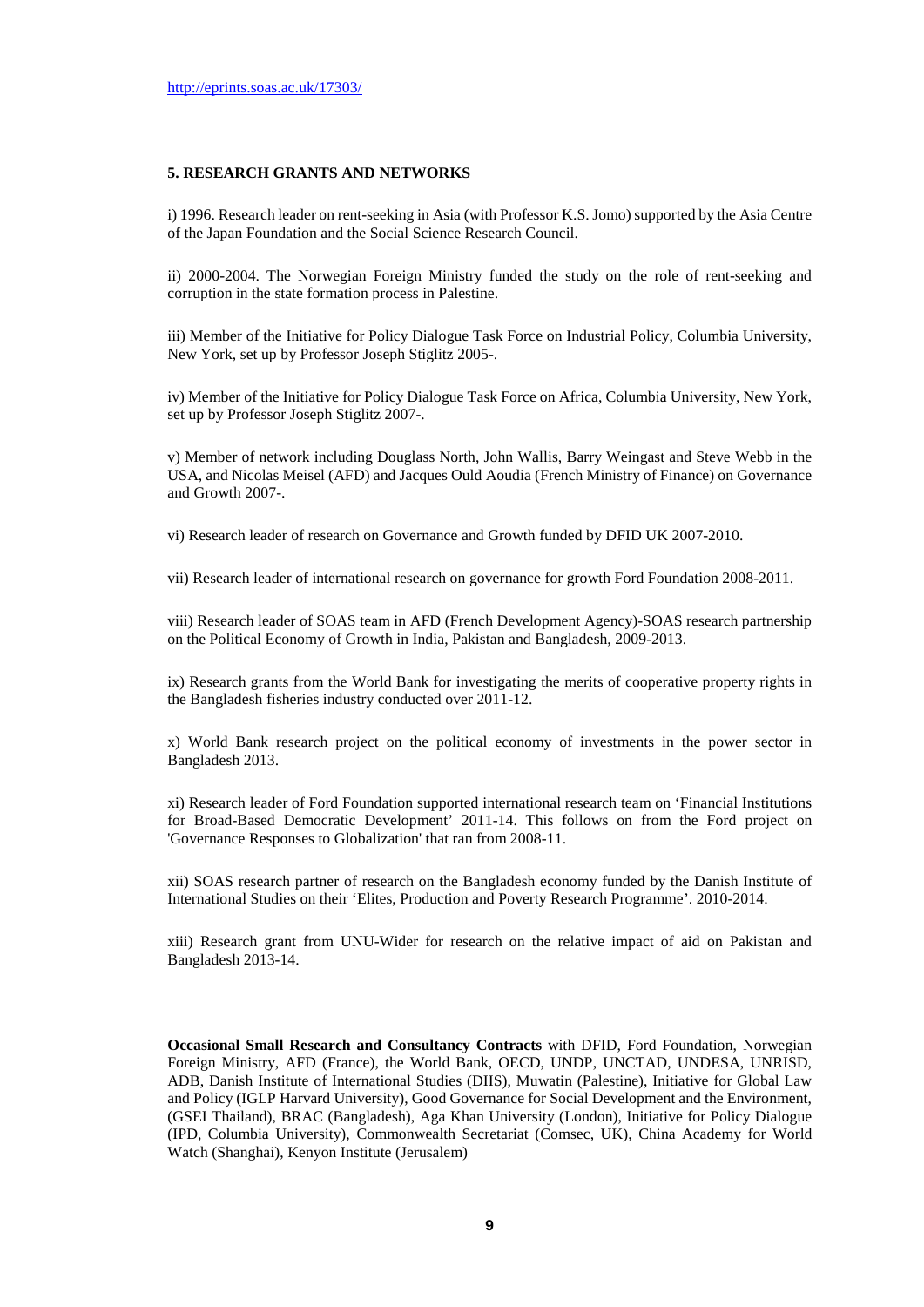### **6. RESEARCH STUDENTS AWARDED DEGREES**

i) Jang-Sup Shin: The Economics of the Latecomers : Catching-Up, Technology Transfer and Institutions in Germany, Japan and South Korea. PhD, Cambridge University 1993.

ii) Kazi Ali Toufique: Rents and the Economics of Water-Bodies in Bangladesh. PhD, Cambridge University 1994.

iii) Asad Sayeed: Political Alignments, the State and Industrial Policy in Pakistan: A Comparison of Performance in the 1960s and 1980s. PhD, Cambridge University 1995.

iv) Ali Cheema: Rent-Seeking and Policy Making in the Cotton Textile Sector of Pakistan. PhD, Cambridge University 1999.

v) Reehana Raza: Reform in the Electricity Sector of Indonesia. PhD, Cambridge University 2005.

vi) Tan Wooi Syn (Jeff): Privatization Failure, Regulation and State Capacity, the Case of Malaysia. PhD SOAS 2005.

vii) Matthew McCartney: The Role of the State and Episodes of Growth and Stagnation in the Indian Economy: 1951 to 2004. PhD SOAS 2006.

viii) Chirashree Das Gupta: State and Capital in Independent India: From Dirigisme to Neo-liberalism. PhD SOAS 2007.

ix) Husam Zomlot: Assessing International "Peacebuilding" Aid Programmes: The Case of Palestine during the Oslo Extended Interim Period (1994-2000). PhD SOAS 2008.

x) Lekshmi Sreedharan Nair: Global Trade and the Farm Sector in India: Discourses, Responses and Reality. PhD SOAS 2008.

xi) Satoshi Miyamura: Labour Market Institutions in Indian Industry: A Comparison of Mumbai and Kolkata. PhD SOAS 2009.

xii) Yasushi Suzuki: Financial Institutions, Monitoring and Transition Failure: An Institutional Approach to Understanding Japan's Prolonged Financial Slump. PhD SOAS 2010.

xiii) Hazel Sophia Gray: Tanzania and Viet Nam: A Comparative Political Economy of Economic Transition. PhD SOAS 2011.

xiv) Christine Ngoc Thai Hong Ngo: Technology Adoption in Rent Seeking Economies: The Case of Vietnam. PhD SOAS 2013.

xv) Pallavi Roy: The Political Economy of Growth under Clientelism: An Analysis of Gujarat, Tamil Nadu and Pakistan. PhD SOAS 2014.

xvi) Rashed Al Mahmud Titumir: Accumulation, Land Transactions and the Agrarian Transition in Bangladesh. PhD SOAS 2014.